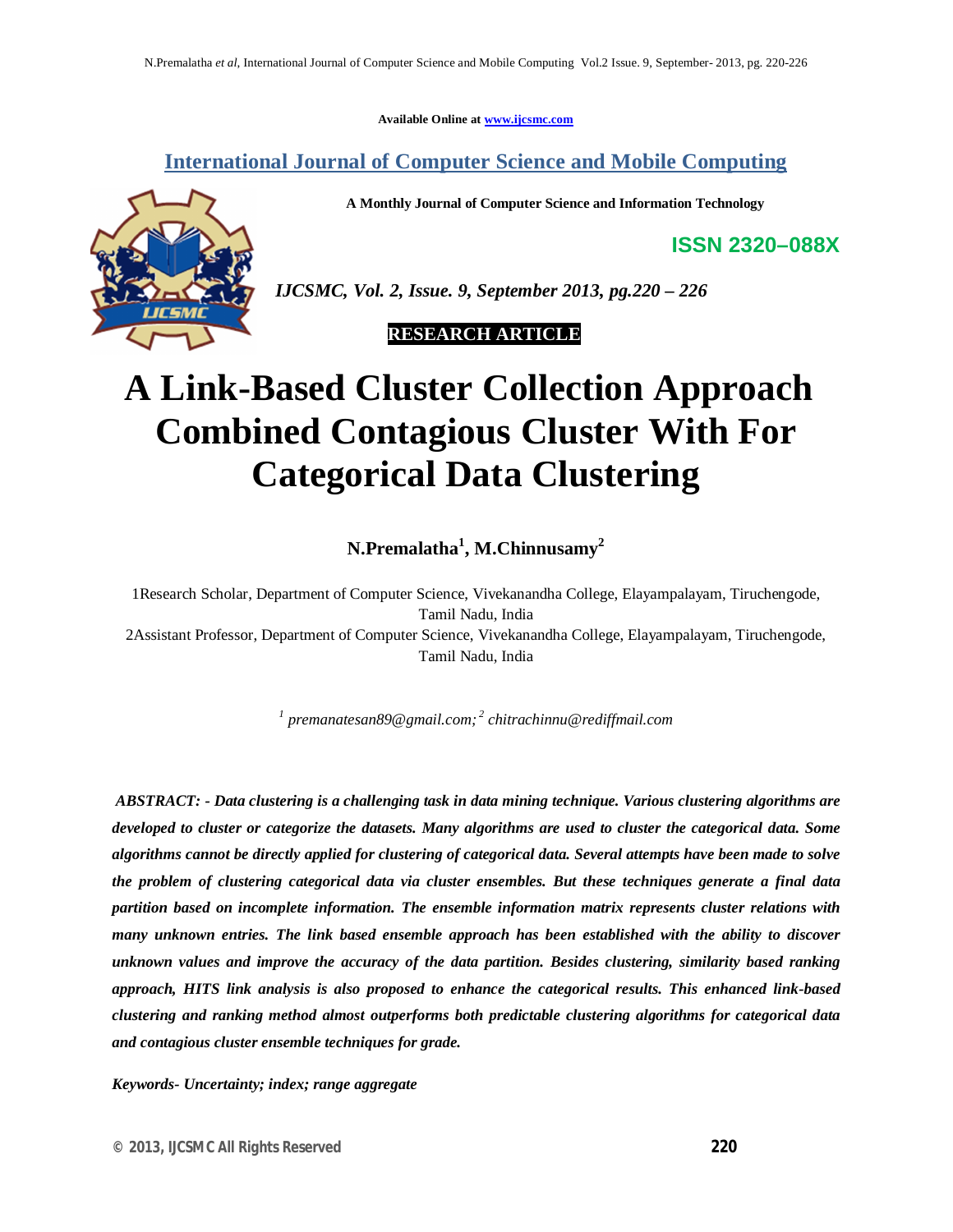# I.INTRODUCTION

Data clustering is one of the challenging task in various applications. Data clustering is one of the fundamental tools to understand the structure of the data set. Clustering aims to categorize data into groups or clusters such that the data in the same cluster are more similar to each other than those in different clusters. Clustering is a data mining technique used to place similar data elements into related groups. A cluster is a collection of objects which are "similar" between them and are "dissimilar" to the objects belonging to other clusters. The notation of the cluster varies between different algorithms. The clusters found by different clustering algorithms are varying in their properties and structure. Clustering is used in many areas such as Statistical Data Analysis, Machine Learning, Data Mining, Pattern Recognition, Image Analysis, Bioinformatics, etc., The various clustering algorithms are Distance-based, Hierarchical, Partitioning, Probabilistic are proposed to cluster the datasets. These clustering algorithms are used to cluster the various data sets. Cluster ensembles provide a solution to challenges inherent to clustering. Cluster ensembles can find robust and stable solutions by leveraging the consensus across multiple clustering results. The cluster ensemble combines various clustering outputs into single consolidated cluster.

The cluster ensemble will differentiate various cluster outputs by using the clustering algorithms. The main goal of ensembles has been to improve the accuracy and robustness of a given classification or regression task, and spectacular improvements have been obtained for a wide variety of data sets. Cluster ensemble methods are presented under three categories: Probabilistic approaches, Approaches based on co-association, and Direct and other heuristic methods. Categorical variables represent types of data which may be divided into groups. Examples of categorical variables are race, sex, age group, and educational level. Categorical data is a statistical data type consisting of categorical values used for observed data whose value is one of a fixed number of nominal categories, or for data that has been converted into that form. Categorical data are always nominal whereas nominal data need not be categorical. Clustering the categorical data is remaining a challenging task in many techniques. A critical problem in cluster ensemble research is how to combine multiple clustering's to yield a final superior clustering result. These problems are overcome by using different techniques. The link based similarity is used to improve the clustering result.

# II.RELATED WORK

# *A. Clustering Categorical Data*

A few algorithms have been proposed in recent years for clustering categorical data [5-24]. In [5], the problem of clustering customer transactions in a market database is addressed. STIRR, an iterative algorithm based on non-linear dynamical systems is presented in [6]. The approach used in [6] can be mapped to a certain type of non-linear systems. If the dynamical system converges, the categorical databases can be clustered. Another recent research [7] shows that the known dynamical systems cannot guarantee convergence, and proposes a revised dynamical system in which convergence can be guaranteed. K-modes, an algorithm extending the k-means paradigm to categorical domain is introduced

In [8, 9]. New dissimilarity measures to deal with categorical data is conducted to replace means with modes, and a frequency based method is used to update modes in the clustering process to minimize the clustering cost function. Based on k-modes algorithm, [10] proposes an adapted mixture model for categorical data, which gives a probabilistic interpretation of the criterion optimized by the k-modes algorithm. A fuzzy k-modes algorithm is presented in [11] and tabu search technique is applied in [12] to improve fuzzy k-modes algorithm. An iterative initial-points refinement algorithm for categorical data is presented in [13]. The work in [23] can be considered as the extensions of k-modes algorithm to transaction domain. In [14], the authors introduce a novel formalization of a cluster for categorical data by generalizing a definition of cluster for numerical data. A fast summarization based algorithm, CACTUS, is presented. CACTUS consists of three phases: summarization, clustering, and validation. ROCK, an adaptation of an agglomerative hierarchical clustering algorithm, is introduced in

Squeezer, a one-pass algorithm is proposed in [20]. Squeezer repeatedly read tuples from dataset one by one. When the first tuple arrives, it forms a cluster alone. The consequent tuples are either put into an existing cluster or rejected by all existing clusters to form a new cluster according to the given similarity function.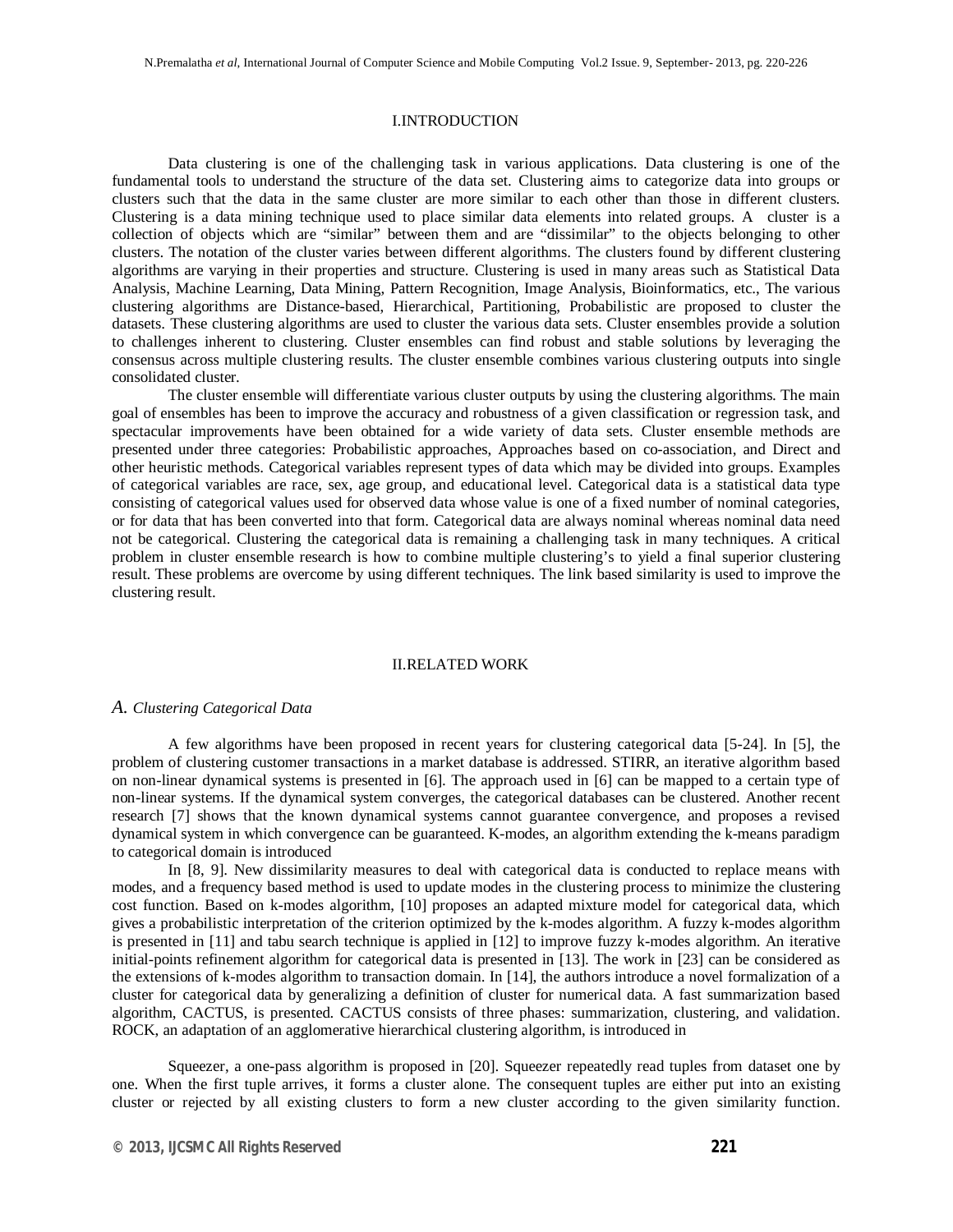COOLCAT, an entropy-based algorithm for categorical clustering, is proposed in [21]. Starting from a heuristic method of increasing the height-to-width ratio of the cluster histogram, the authors in [22] develop the CLOPE algorithm. [24] introduce a distance measure between partitions based on the notion of generalized conditional entropy and a genetic algorithm approach is utilized for discovering the median partition.

#### *B.Cluster Ensemble*

In [25], the authors formally defined the CE problem as an optimization problem and propose combiners for solving it based on a hyper-graph model. A multi-clustering fusion method is presented in [27]. In that method, the results of several independent runs of the same clustering algorithm are appropriately combined to obtain a partition of the data that is not affected by initialization and overcomes the instabilities of clustering methods. After that, the fusion procedure starts with the clusters produced by the combining part and finds the optimal number of clusters according to some predefined criteria. The authors in [28] proposed a sequential combination method to improve the clustering performance. First, their algorithm uses the global criteria based clustering to produce an initial result, then use the local criteria based information to improve the initial result with a probabilistic relaxation algorithm or linear additive model.

#### III. CATEGORICAL DATA AND CONTIGIOUS CLUSTER COMBINED TECHNIQUE

cluster ensemble methods to categorical data analysis rely on the typical pair wise-similarity and binary cluster-association matrices [48], [49], which summarize the underlying ensemble information at a rather coarse level. Many matrix entries are left "unknown" and simply recorded as "0." Regardless of a consensus function, the quality of the final clustering result may be degraded. As a result, a link based method has been established with the ability to discover unknown values and, hence, improve the accuracy of the ultimate data partition [33]. In spite of promising findings, this initial framework is based on the data point data point pair wise-similarity matrix, which is highly expensive to obtain. The link-based similarity technique, SimRank [52], that is employed to estimate the similarity among data points is inapplicable to a large data set. To overcome these problems, a new link-based cluster ensemble (LCE) approach is introduced herein. It is more efficient than the former model, where a BM-like matrix is a new link-based cluster ensemble (LCE) approach is introduced herein. It is more efficient than the former model, where a BM-like matrix is used to represent the ensemble information. The focus has shifted from revealing the similarity among data points to estimating those between clusters. A new link-based algorithm has been specifically proposed to generate such measures in an accurate, inexpensive manner. The LCE methodology is illustrated in Fig. 3. It includes three major steps of: 1) creating base clustering's to form a cluster ensemble  $($ generating a refined cluster-association matrix (RM) using a link-based similarity algorithm, and 3) producing the final data partition by exploiting the spectral graph partitioning technique as a consensus function.



**Fig,1 Categorical Data Analysis**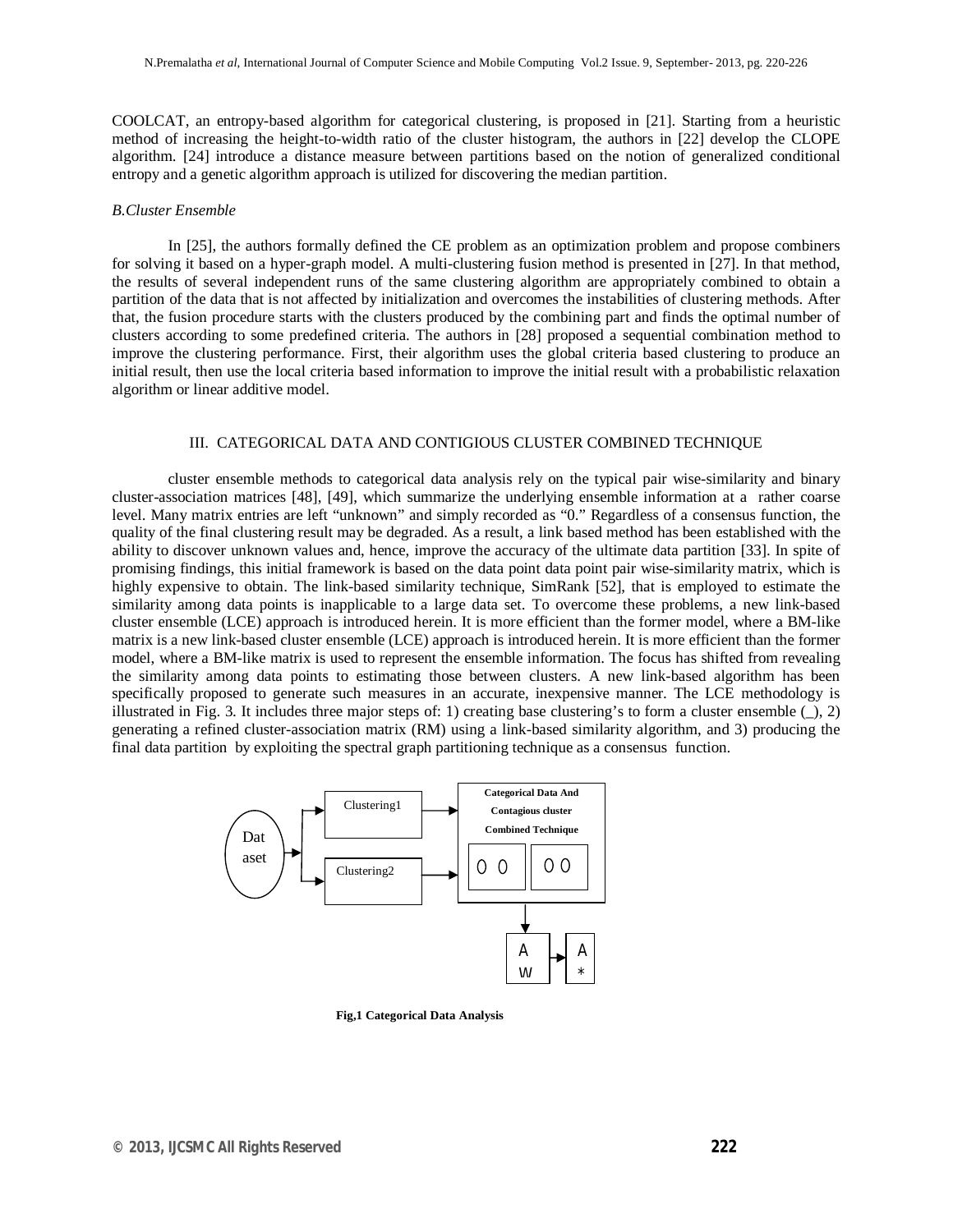# IV.EXPERIMENT RESULTS

# *A.Performance Evaluation*

This section presents the evaluation of the propose New link based method (NLCD), using a variety of validity indices and real data sets. The quality of data partitions generated by this technique is assessed against those created by different categorical data clustering algorithms and cluster ensemble techniques) Investigated Datasets the experimental evaluation is conducted over nine data sets. The "20Newsgroup" data set is a subset of the wellknown text data collection—20- Newsgroups,2 while the others are obtained from the UCI Machine Learning Repository [22]. Their details are summarized in Table 1. Missing values (denoted as "?") in these data sets are simply treated as a new categorical value. The "20Newsgroup" data set contains 1,200 documents from two newsgroups, each of which is described by the occurrences of 6,084 different terms. In particular, the frequency ( $f \in \mathbb{C}$  $0, 1, \ldots, \infty$ ) that a key word appears in each document is transformed into a nominal value: "Yes" if  $f > 0$ , "No" otherwise. Moreover, the "KDDCup99" data set used in this evaluation is a randomly selected subset of the original data. Each data point (or record) corresponds to a network connection and contains 42 attributes: some are nominal and the rest are continuous. Following the study in [17], numerical attributes are transformed to categorical using a simple discretization process. For each attribute, any value less than the median is assigned a label "0," otherwise "1." Note that the selected set of data records covers 20 different connection classes. These two data sets are specifically included to assess the performance of different clustering methods, with respect to the large numbers of dimensionality and data points, respectively. To fully evaluate the potential of the proposed method, it is compared to the baseline model (referred to as "Base" hereafter), which applies SPEC to the BM. This allows the quality of BM and RM tobe directly compared. In addition, five clustering techniques for categorical data and five methods developed for cluster ensemble problems are included in this evaluation. Details of these techniques are given below.

| Dataset              | N       |      | А     | K  |
|----------------------|---------|------|-------|----|
| Hospital             | 152     | 12   | 17    | 12 |
| Zoo                  | 101     | 16   | 36    |    |
| Primary tumor        | 339     | 17   | 42    | 22 |
| Soy bean             | 307     | 35   | 132   | 19 |
| <b>Breast Cancer</b> | 683     | 9    | 89    | 2  |
| Mushroom             | 8124    | 22   | 117   | 2  |
| 20Newsgroup          | 1000    | 6084 | 12168 | 2  |
| KDDcup               | 100,000 | 42   | 139   | 20 |
| Iris                 | 788     | 52   | 469   |    |

Clustering algorithms for categorical data is based on their notable performance reported in the literature and availability; five different algorithms are selected

to demonstrate the efficiency of conventional techniques to clustering categorical data: Squeezer, GAClust, kmodes, CLOPE, and Cobweb. Squeezer [9] is a single-pass algorithm that considers one data point at a time.

Each data point is either placed in one of the existing clusters if their distance is less than a given threshold, or used to form a new cluster. GAClust [11] searches for a data partition (referred to as the "median" partition), which has the minimum dissimilarity to those partitions generated by categorical attributes. Note that the similarity (or closeness) between two partitions is estimated by using a generalization of the classical conditional entropy. A genetic algorithm has been employed to make the underlying search process more efficient, with the partitions being represented by chromosomes.

The difficulty of categorical data analysis is characterized by the fact that there is no inherent distance (or similarity) between attribute values. The RM matrix that is generated within the LCE approach allows such measure between values of the same attribute to be systematically quantified. The concept of link analysis uniquely applied to discover the similarity among attribute values, which are modeled as vertices in an undirected graph. In particular, two vertices are similar if the neighboring contexts in which they appear are similar. In other words, their similarity is justified upon values of other attributes with which they co-occur. While the LCE methodology is novel for the problem of cluster ensemble, the concept of defining similarity among attribute values (especially with the case of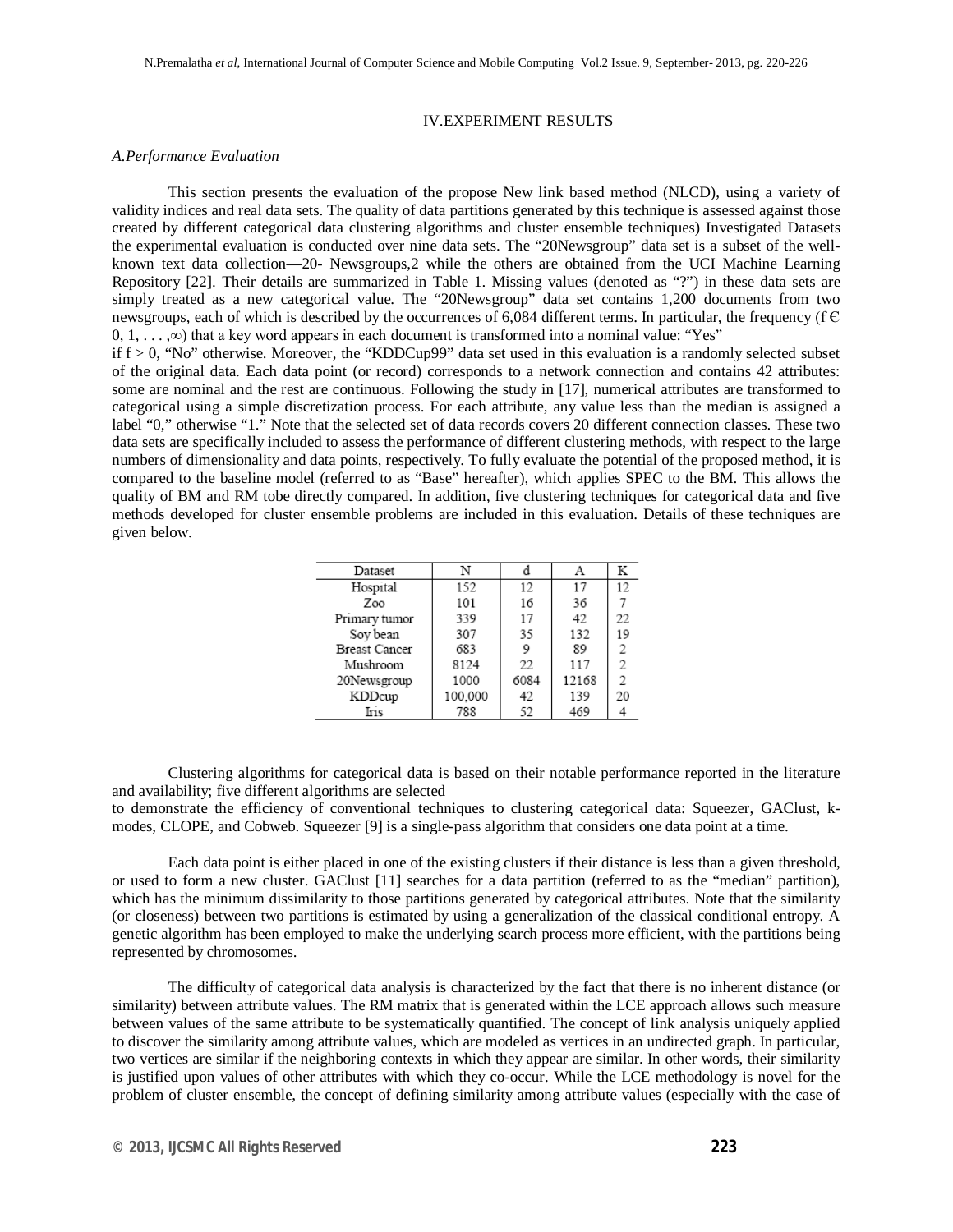"direct" ensemble, Type-I) has been analogously adopted by several categorical data clustering algorithms. Cobweb [12] is a conceptual clustering method. It creates a classification tree, in which each node corresponds to a concept. Observations are incrementally integrated into the classification tree, along the path of best matching nodes. This is guided by the heuristic evaluation measure, called category utility. A given utility threshold determines the sibling nodes that are used to form the resulting data partition. Initially, the problem of defining a context-based similarity measure has been investigated in and. In particular, an iterative algorithm, called "Iterated Contextual Distances (ICD)," is introduced to compute the proximity between two values. Similar to LCE, the underlying distance metric is based on the occurrence statistics of attribute values.



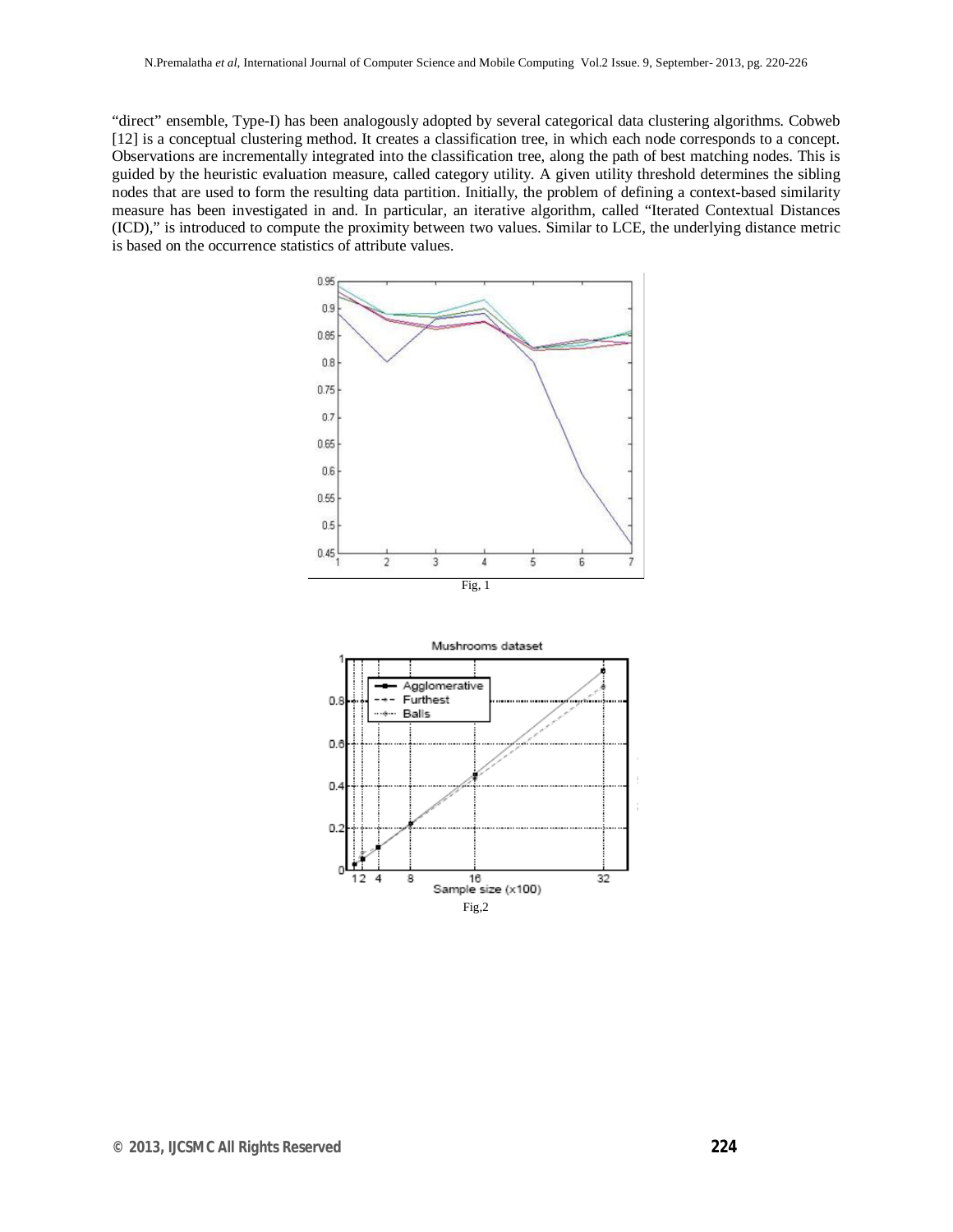

# V.CONCLUSION

Clustering ensembles have emerged as a categorical data and contiguous cluster combined for improving robustness, stability and accuracy of unsupervised classification solutions. So far, many contributions have been done to find consensus clustering. Firstly, we introduced clustering ensembles and research area and showed different representation of multiple partitions. There are several challenges for clustering ensemble that one of the major problems in clustering ensembles is the consensus function. We summarized clustering combination approaches and focused on consensus function method including: Hyper graph partitioning, Voting approach, Mutual information, Co-association based functions and Finite mixture model. We investigated some of the most important previous research works in each approach and compared their advantages, disadvantages and computational complexity. The comparison results show that robustness in all of the techniques is high. There are difficulties in implementing the algorithms especially in Hypergraph partitioning and Coassociation based functions techniques, thus, simplicity in their algorithms is necessary.